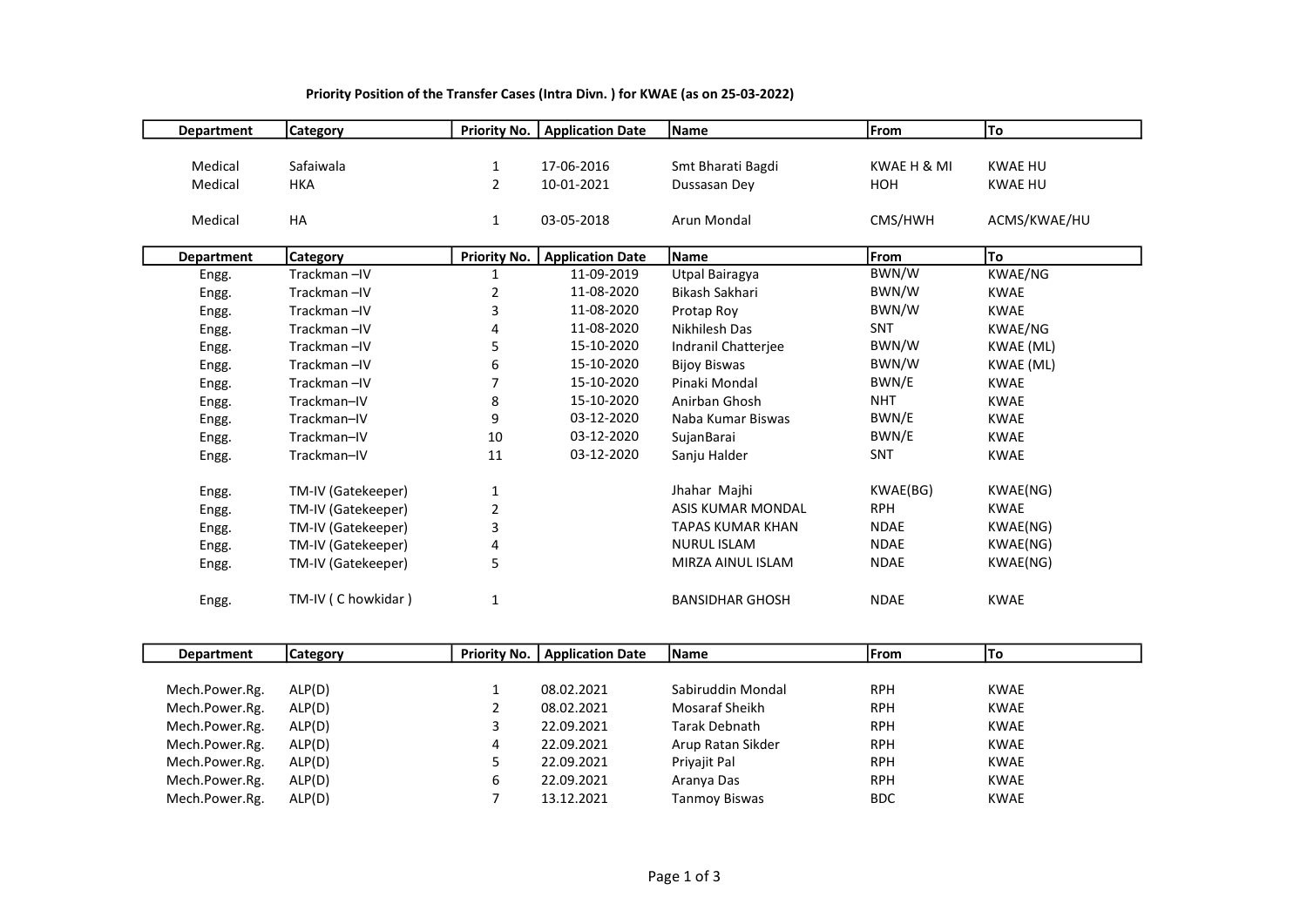## Priority Position of the Transfer Cases (Intra Divn. ) for KWAE (as on 25-03-2022)

| <b>Department</b> | Category   | <b>Priority No.</b> | <b>Application Date</b> | <b>Name</b>      | lFrom    | ITo         |
|-------------------|------------|---------------------|-------------------------|------------------|----------|-------------|
| Mech.Power.Rg.    | LP/Pass/AZ |                     | 02-11-2019              | Surajit Sarkar   | AZ       | <b>KWAE</b> |
| Disel/Convertee   |            |                     |                         |                  |          |             |
| Mech.Power.Rg.    | LP/PASS    |                     | 04-11-2019              | Surajit Sarkar   | AZ       | KWAE        |
|                   |            |                     |                         |                  |          |             |
| Mech.Power.Rg.    | Tech.III   |                     | 08-01-2018              | SUBHANKAR SIKDER | LOCO/HWH | LOCO/KATWA  |

| <b>Department</b> | <b>Category</b>     | Priority No.        | <b>Application Date</b> | Name                     | From        | To                                 |
|-------------------|---------------------|---------------------|-------------------------|--------------------------|-------------|------------------------------------|
| Comml.            | HD.TE               | 1                   | 10-11-2017              | Subhankar Biswas         | <b>NDAE</b> | <b>KWAE</b>                        |
| <b>Department</b> | Category            | <b>Priority No.</b> | <b>Application Date</b> | <b>Name</b>              | From        | To                                 |
| Optg.             | Good/Sr.Goods Guard | 1                   | 22-05-2014              | <b>Biswajit Pramanik</b> | AZ          | <b>KWAE</b>                        |
| Optg.             | Good/Sr.Goods Guard | 2                   | 29-05-2014              | Debaprasad Majumder      | <b>RPH</b>  | KWAE/BDC                           |
| Optg.             | Good/Sr.Goods Guard | 3                   | 11-11-2014              | Uttam Barui              | <b>RPH</b>  | <b>KWAE</b>                        |
| Optg.             | Good/Sr.Goods Guard | 4                   | 25-01-2016              | Avi Barick               | <b>BWN</b>  | <b>KWAE</b>                        |
| Optg.             | Good/Sr.Goods Guard | 5                   | 15-06-2016              | Anirban Debnath          | <b>BWN</b>  | KWAE/BDC                           |
| Optg.             | Good/Sr.Goods Guard | 6                   | 07-10-2016              | Krishnanlal Mondal       | <b>BWN</b>  | <b>KWAE</b>                        |
| Optg.             | Good/Sr.Goods Guard |                     | 04-11-2016              | Palash Chatterjee        | <b>RPH</b>  | <b>KWAE</b>                        |
| Optg.             | Good/Sr.Goods Guard | 8                   | 26-12-2016              | Gouranga Chowdhury       | <b>RPH</b>  | <b>KWAE</b>                        |
| Optg.             | Good/Sr.Goods Guard | 9                   | 24-05-2017              | Dilip Basu Roy           | <b>RPH</b>  | <b>KWAE</b>                        |
| Optg.             | <b>SM</b>           | $\mathbf{1}$        | 29-03-2017              | Subendu Kr Dutta         | <b>BZLE</b> | KWAE-GPAE                          |
| Optg.             | <b>SM</b>           | $\overline{2}$      | 14-08-2017              | Pritam Sarkar            | <b>MLV</b>  | <b>KWAE-JIT</b>                    |
| Optg              | <b>SM</b>           | 3                   | 19-12-2017              | Joyanta Das              | <b>PSAE</b> | TI(I)/M/KWAE                       |
| Optg              | <b>SM</b>           | 4                   | 24-12-2018              | Ujiwal Saha              | <b>BDH</b>  | <b>KWAE</b>                        |
| Optg              | <b>SM</b>           | 5                   | 01-02-2019              | Shymal Kr Das            | TI/2/KWAe   | SM/KWAE                            |
| Optg.             | Shuntman            | 1                   | 31-03-2017              | KUMARESH CHATTERJEE      | CYM/HWH     | <b>KATWA</b>                       |
| Optg.             | Cabinman/Pointsman  | 1                   | 15-09-2005              | Manik                    | AGAE        | KWAE/NG                            |
| Optg.             | Cabinman/Pointsman  | $\overline{2}$      | 21-08-2015              | Dilip Kr. Mukherjee      | <b>TAK</b>  | KWAE, BDC, AGAE, DTAE<br>or TI/BDC |
| Optg.             | Cabinman/Pointsman  | 3                   | 17-09-2015              | Subhasis Kr. Ghosh       | <b>BAHW</b> | KWAE, TI/KWAE                      |
| Optg.             | Cabinman/Pointsman  | 4                   | 24-03-2016              | Ambika Prasad Shee       | <b>BDC</b>  | <b>KWAE</b>                        |
| Optg.             | Cabinman/Pointsman  | 5                   | 26-08-2016              | Ratan Mondal             | <b>BFZ</b>  | <b>KWAE-AMP</b>                    |

Optg. Cabinman/Pointsman 6 05-02-2018 N.K.Ghosh BFZ KWAE-AZ-AMP